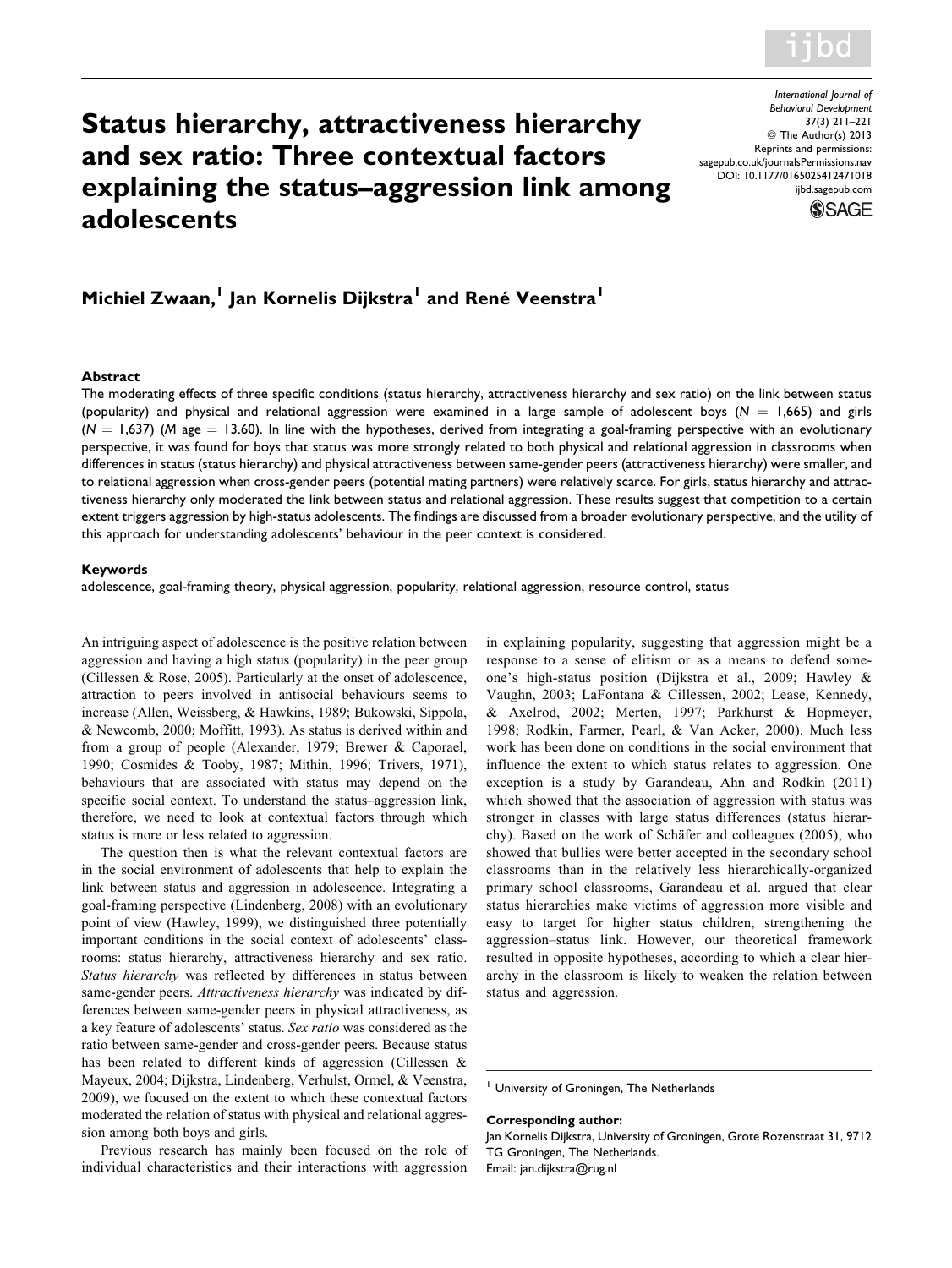## **Background**

Theoretically, we started with a goal-framing approach, which assumes that individuals are goal-oriented in such a way that goals influence what people attend to, what knowledge is activated, and how they process information (Lindenberg, 2001, 2006, 2008). One important goal for individuals and particularly for adolescents is the achievement of status (Lindenberg, 2008; Ormel, Lindenberg, Steverink, & Vonkorff, 1997). But why is status so important? To answer this question, we turn to an evolutionary perspective. In order to survive, humans had to be able to solve two kinds of problems: survival-related and reproduction-related problems. Survivalrelated problems represent the individual need to acquire the resources necessary in order to survive. As Hawley (1999) notes, these survival-related resources can be either material, such as food, or social, such as friends (e.g., the formation of alliances as a means for protection). Reproduction-related problems represent the need to acquire *reproductive resources* (e.g., a mating partner) and to choose the best mating strategy for passing on genes to future generations (e.g., pursuing strategies for either long-term or shortterm relations; Buss & Schmitt, 1993).

From an evolutionary point of view, the importance of status lies in the ability to obtain and maintain resources, particularly those that help people to survive and reproduce (Hawley, 1999; Hawley, Little, & Card, 2007, 2008). As status reflects resource control, it could be argued that status competition for adolescent goal attainment depends on the type of resources adolescents compete for (Pellegrini & Long, 2003). Reproduction-related problems, which represent the need to acquire reproductive resources, referring to a mating partner (Buss & Schmitt, 1993), become of major importance for both boys and girls at the onset of adolescence, when young adolescents reach biological maturity (Collins & Sroufe, 1999). This is reflected by increased cross-gender interactions and an increased interest in dating (Maccoby, 1998). For children, status is positively related to likeability, but this relation strongly declines across the adolescent years (Sandstrom & Cillessen, 2006). During the process of biological maturation, the attainment of status becomes dependent on a more complex range of attributes, such as physical attractiveness and athletic abilities (Dijkstra et al., 2009; Hawley, 2007; Vaillancourt & Hymel, 2006). This biological and social process is likely to influence the role of aggressive behaviour in status competition.

In childhood, aggression may function mostly as an offensive strategy for attaining resources, such as toys, from weaker peers. Targeting the weakest individuals, while avoiding those who have equal or more ability seems to be adaptive from the perspective of basic resource-attainment, explaining that aggression is higher in classrooms with a more distinct hierarchy due to visibility of potential victims (Garandeau et al., 2011). However, adolescents compete for different resources than children, and these resources are less equally distributed among the group. For example, the attention of the opposite gender in high school is more exclusively focused on the high-status part of the group (Bukowski et al., 2000; Pellegrini & Bartini, 2001). The importance of status in the access to mating partners is emphasized by research findings showing that status is mainly associated with cross-gender likeability (Dijkstra, Cillessen, Lindenberg, & Veenstra, 2010b) and is related to sexual experiences in adolescence (Mayeux, Sandstrom, & Cillessen, 2008; Meschke, Zweig, Barber, & Eccles, 2000). As the lowstatus individuals in the group lack the ability to attain these kinds of resources, they become useless for competitors as a source of resource attainment (Pellegrini & Long, 2003). When initial resource attainment becomes more dependent on ability, competitors find themselves looking to the top.

Considering the importance of status, once the goal of status has been achieved, adolescents are likely to defend their position in order to maintain their social standing in the peer group. Aggression can be an adaptive strategy to control resources by keeping competitors at a distance (Hawley, 1999). Because high-status group members have more access to resources, they have to protect these resources through coercive means more often than others. In support of these arguments are the findings that, especially *after* adolescents achieve a high status in the peer group, they increasingly rely on aggressive behaviour to defend their position (Cillessen & Mayeux, 2004; Dijkstra et al., 2010b; Hawley & Vaughn, 2003; Merten, 1997). In a way, the process of biological maturation has turned individuals who have the ability to reach a high status from predator to prey.

Because status is derived within groups (Alexander, 1979; Brewer & Caporael, 1990; Cosmides & Tooby, 1987; Mithin, 1996; Trivers, 1971) and is always relative to others' positions (not everyone can have a high status), behavioural strategies to obtain and maintain status are likely to depend on conditions in the peer group. If this is true, the extent to which high-status adolescents rely on aggression should depend on two key conditions: the level of competition in the peer group and the scarcity of resources.

## Status hierarchy hypothesis

There is not a constant ''war for resources'' going on in a peer group. In time, individuals ''learn'' their position in the peer group (Hawley, 1999). After multiple encounters, peers are able to estimate their chances of success in a conflict with their competitors (Bernstein, 1980; Hand, 1986; Hinde & Stevenson-Hinde, 1976; Rowell, 1974). According to Hawley, the following rule of thumb applies to competitive encounters: ''depending on who your opponent is, assert when you can prevail, yield when you cannot'' (Hawley, 1999: 101).

Whether a competitive encounter leads to aggression depends on the ''threatened'' individual's estimation of success in dominating the opponent through the use of a coercive strategy. In a competitive encounter between peers who are more equally matched, individuals may find it more difficult to judge when to assert themselves and when to yield, and, therefore, enter a conflict. Thus, the chances that competitors will target the same resources and experience more competition are greater when they are more equally equipped. In reverse, when differences with other competitors are clear, adolescents might be more likely to yield and avoid competitive encounters.

If this is true, it means that clear status differences, reflected by a distinct status hierarchy, diminish competition and stabilize social relations within the group, and consequently reduce the need for higher-status individuals to use aggressive behaviours to protect their position and maintain their status. This argumentation is in line with findings from a study by Savin-Williams (1979), who showed that dominance hierarchy stabilizes relations and reduced antagonism within the group.

From the point of view that status is beneficial by providing access to resources, competition for status is most likely to occur between same-gender peers; boys compete with other boys for status (irrespective of the number of high-status girls), and girls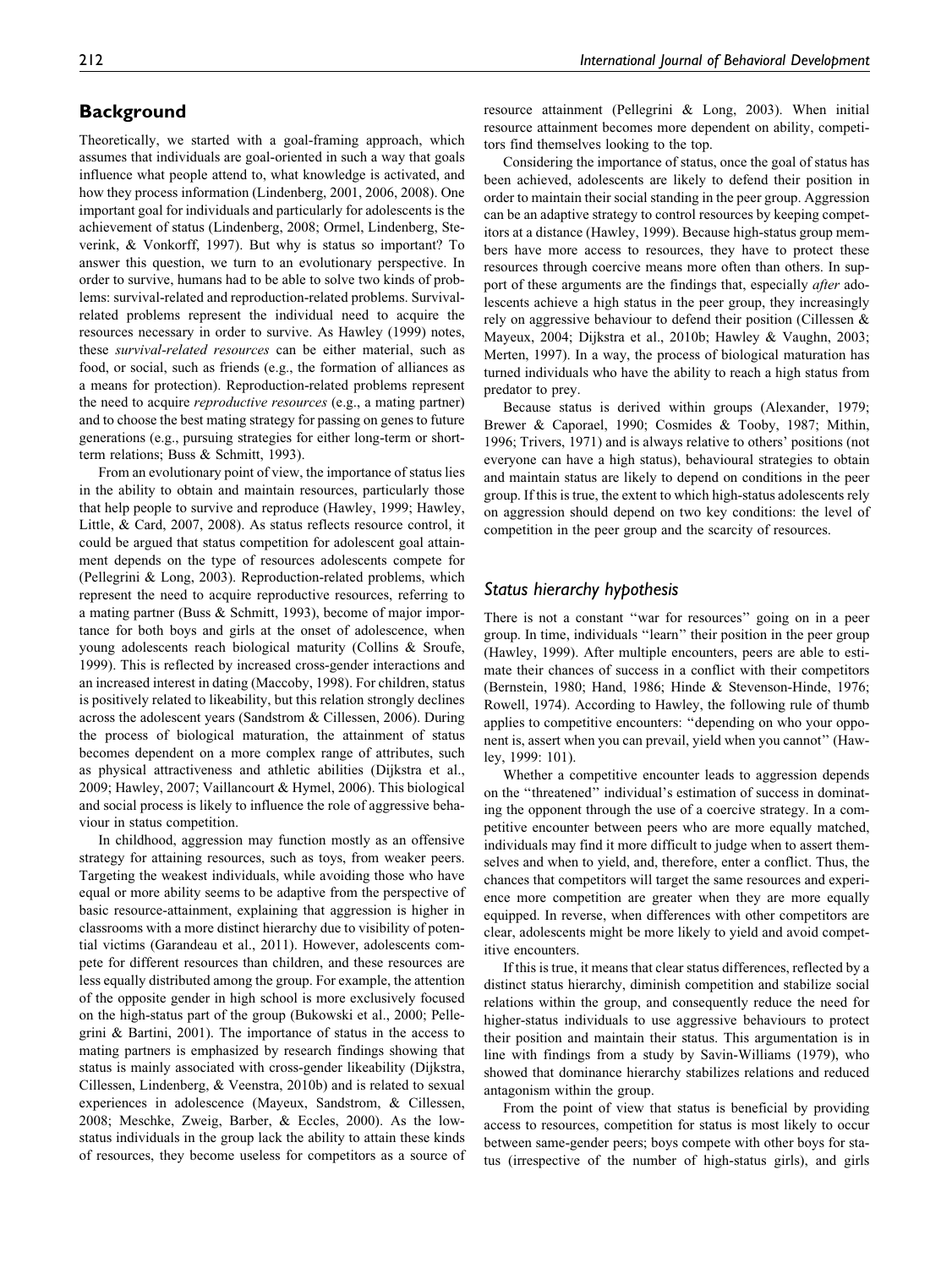compete with other girls (Archer, 1992; Buss, 1989). Tentative evidence is from a study by Dijkstra and colleagues (2010b) showing that popularity was only associated with likeability by cross-gender peers, and unrelated to being liked by same-gender peers, suggesting popular adolescents mainly having an ambiguous relation with same-gender peers. For that reason, we used the variance in status between same-gender peers in the classroom as a method of measuring the level of status hierarchy (cf. Berry, 2000). Hence, we expected the positive link between status and aggression to be stronger when the classroom status hierarchy was low, meaning that variance in status between same-gender peers in the classroom was smaller (status hierarchy hypothesis). Because the achievement of status is important for boys and girls, and coercive strategies are less gender-biased than stereotypically thought (Card, Stucky, Sawalani, & Little, 2008), we have no reason to expect differences in the underlying processes for the status maintenance of boys and girls.

#### Attractiveness hierarchy hypothesis

The emergence of reproduction-related problems has a strong impact on the way adolescents compete for status. Unlike toys, mating partners cannot be divided among peers, meaning that competitors in the reproductive market who target the same resource are not likely to facilitate each other's goal achievement. The findings that both men and women consider character traits like dependability, honesty and sincerity important in partner selection are in further support of these arguments (e.g., Buss & Barnes, 1986; Mcginnis, 1958; Simenauer & Caroll, 1982; Tesser & Brodie, 1971). As cooperative strategies seem less relevant in partner selection, it is likely that the use of coercive strategies flourishes when reproductive problem-solving becomes a relevant issue during the process of biological maturation. Indeed, the findings of Bukowski and colleagues (2000) suggest that attraction towards aggressive peers becomes stronger during adolescence. Moreover, it has been shown that popular adolescents seem to get away with their aggression due to characteristics that signal reproductive fitness, such as physical attractiveness and athletic abilities, suggesting that aggression as such does not necessarily contribute to status (Dijkstra et al., 2009; Hawley, 2007; Vaillancourt & Hymel, 2006).

We argued that adolescents will increasingly use aggression when competitors become more equally equipped in the ability to control resources. Similar to status competition, the level of competition for reproductive resources may influence the use of aggression as a coercive strategy to gain or maintain (reproductive) status. For the above reasons, we used the variance in physical attractiveness between same-gender peers in the classroom to measure the level of attractiveness hierarchy (cf. Berry, 2000). We expected the positive link between status and aggression to be stronger when attractiveness hierarchy was low, meaning that within-gender differences in physical attractiveness were smaller (attractiveness hierarchy hypothesis). The hypothesized effects were expected to be similar for boys and girls.

#### Sex ratio hypothesis

Another implication of the indivisible nature of reproductive utility is that when reproductive resources are scarce, the necessity to exclude others from reproductive resources becomes greater. Therefore, in the perspective of the resource-controlling function of aggression, the ''coercive nature'' of the competition for reproduction may emerge especially when reproductive resources are scarce. This suggests that the aggressive behaviour of adolescents generally increases as the relative number of possible mating partners, that is, the ratio of cross-gender peers relative to same-gender peers, becomes lower.

Because the attainment of reproductive resources among adolescents leads to status gains, especially when these resources are scarce (cf. Lynn & Bogert, 1996), it becomes increasingly important for maintaining a high-status position to control these resources as they become scarcer. Also, there will be more competitors attacking the position of their high-status peers in an attempt to avoid being left out in the reproductive market. Although boys are less choosy in the selection of mating partners than girls, girls are likely to turn to a more short-term mating strategy in case of scarcity (Guttentag & Secord, 1983). Hence, scarcity is likely to affect the status–aggression link for boys and girls similarly. Therefore, we expected that the link between status and aggression would become stronger when reproductive resources were scarcer reflected by the ratio of same-gender versus cross-gender peers (sex ratio hypothesis).

## Methods

#### Sample

In the present study, we used a subsample (containing peer nominations) from a larger cohort study, TRAILS (TRacking Adolescents' Individual Lives Survey). The TRAILS target sample was preadolescents living in five municipalities in the north of the Netherlands, including both urban and rural areas (De Winter et al., 2005). Of all the pre-adolescents approached for enrolment in the study (selected by the municipalities and attending schools that were willing to participate;  $N = 3,145$  pre-adolescents from 122 schools; response of schools 90.4 percent), a total of 2,230 pre-adolescents participated in the first assessment wave of TRAILS. Of the 2,230 baseline participants, 96.4% ( $N = 2149$ , 51% girls) participated in the second assessment wave (T2). During the second wave, questionnaires were filled out by the adolescents, their parents and their teachers. In addition to the regular questionnaires, which were filled out by TRAILS participants only, the second assessment wave also included peer nominations, which were collected from both TRAILS participants and their classmates. This subsample of peer nominations was used in the present study.

Peer nominations were assessed halfway the school year in spring in classes with at least three regular TRAILS participants. The schools provided the names of classmates of TRAILS participants. All eligible students then received an information letter for themselves and their parents, in which they were asked to participate. If students or their parents wished to refrain from participation, they were requested to send a reply card within ten days. In total, 98 students, of whom 3 were regular TRAILS participants, refused to participate. Approximately two weeks after the information letter had been sent, a TRAILS staff member visited the selected school classes to assess the peer nominations. The assessment of the peer nominations lasted about 15 minutes and took place during regular lessons. Peer nominations were assessed in a total of 172 classes in 34 schools in the first grade (72 school classes) and second grade (100 school classes) of secondary education. In the Dutch school system, class composition in the first years of secondary education is relatively stable; that is, adolescents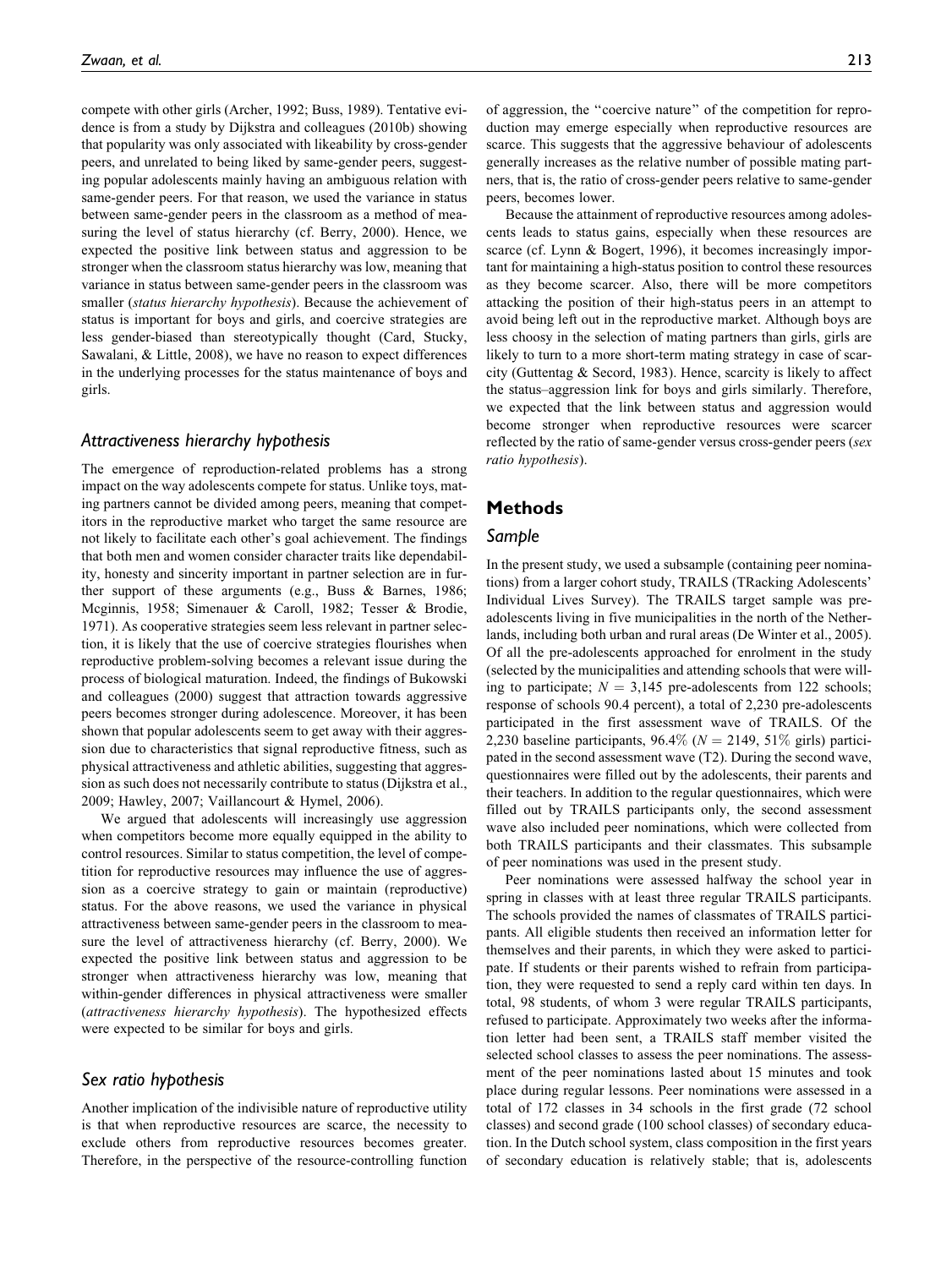spend most of their time with the same peers in the same class. The school classes were almost equally divided among levels of education: low (60 school classes), middle (53 school classes), and high (59 school classes). In total, 3,312 students (1,675 boys, 1,637 girls), including 1,007 regular TRAILS participants, filled out the questionnaire and nominated their classmates (mean age  $= 13.60$ ,  $SD = 0.66$ ). Each classroom had an average of 18.39 participating pupils  $(SD = 5.99$ ; range from 7 to 30). The subsample consisted of 87.3% Caucasian, 0.5% Turkish, 0.6% Moroccan, 1.7% Surinamese, 1.2% Antillean/Aruban, 2.5% Indonesian, and 4.1% other ethnic origin. Information about the ethnic origin of 2% of the participating students was unavailable. Because one school class had only boys, this class was removed from the analyses, yielding a target sample of 3,302 boys ( $N = 1,665$ ) and girls ( $N = 1,637$ ).

#### **Measures**

For all measures based on peer nominations, respondents could nominate an unlimited number of same-gender and cross-gender classmates on all questions.

Aggression. Aggression was measured using two different constructs: physical aggression and relational aggression. Using common peer nomination procedures that produce reliable estimates for behaviour (Coie, Dodge, & Kupersmidt, 1990), the measures were assessed based on the number of peer nominations received from classmates on the following questions: ''Who quarrels and/ or initiates fights often?'' (Physical aggression) and ''Who spreads gossip/rumours about others?'' (Relational aggression). Again, the total number of peer nominations was added and divided by the number of classmates to take differences in the number of respondents per class into account, yielding scores between 0 and 1.

Status. Status was based on the number of nominations adolescents received from their classmates on the question ''Who do others want to be associated with?'' indicating popularity (Dijkstra, Cillessen, Lindenberg, & Veenstra, 2010a; Dijkstra et al., 2009). The total number of peer nominations was added and subsequently calculated relative to the total number of participating classmates in order to take differences in the number of respondents per class into account, yielding scores from 0 to 1.

The concept of popularity itself is rather broad and covers aspects of influence, dominance, having social power, attractiveness, and resource control (LaFontana & Cillessen, 2002; Lease, Musgrove, & Axelrod, 2002; Parkhurst & Hopmeyer, 1998). In most studies of popularity among adolescents, respondents are asked to nominate the most (and least) popular peers; this can cover many aspects. Our measure was based on what adolescents presumably mean by saying that a person is popular, namely, that people want to be connected with the popular person, to be associated with that person, to ''bask in reflected glory'' (Cialdini & Richardson, 1980; Dijkstra et al., 2010a). Moreover, we explicitly disentangled personal preferences for being associated with a person from reputation-based preferences by asking respondents to nominate people with whom others want to be connected.

To determine whether this measure of popularity was distinct from other dimensions of peer status, it was correlated with social preference (liked minus disliked nominations received), social impact (liked plus disliked nominations received), best friendnominations received, and liked most nominations received. These correlations were sufficiently low  $(rs = .15, .24, .27, and .19,$ respectively) to indicate that popularity was not redundant with the other constructs. Previous studies using this measure of popularity have shown comparable associations with different characteristics and behaviours, such as athletic abilities, physical attractiveness, aggression, and prosocial behaviour, as in studies using nominations for most and least popular (Dijkstra et al., 2009, 2010a, 2010b).

Hierarchy. The level of hierarchy in the classroom was based on peer nominations for status (''Who do others want to be associated with?"), referred to as *status hierarchy*, and physical attractiveness (''Who is good looking?''), referred to as attractiveness hierarchy. For each question, the total number of peer nominations was standardized within the class, yielding scores from 0 to 1. Because we expected that competition for status would most likely occur among same-gender peers, we calculated standard deviations for each school class within gender, resulting in a specific measure of status hierarchy for boys,  $M(SD) = .11$  (.05), and girls,  $M(SD) = .10$ (.05), and attractiveness hierarchy for boys,  $M(SD) = .09$  (.05), and girls,  $M(SD) = .19$  (.07), separately.

Sex ratio. For boys, the number of boys in the classroom was divided by the number of girls,  $M(SD) = 1.24$  (.82); for girls, the number of girls was divided by the number of boys,  $M(SD) = 1.16$ (.05). For both boys and girls, increasing values on sex ratio indicate fewer cross-gender peers.

#### Analytic strategy

We first presented the descriptive statistics and correlations. We then conducted multilevel regression analyses using MlwiN 2.23 (Rasbash et al., 2000) to examine whether status hierarchy, attractiveness hierarchy and sex ratio moderated the relation of status to physical and relational aggression. Using multilevel analysis enabled us to control for the violation of non-independence of observations caused by the nested structure of the data of individuals (level 1) within classrooms (level 2) (Snijders & Bosker, 1999). The dependent variables physical aggression and relational aggression, as well as the independent variables gender and status, were at the individual level. Status hierarchy, attractiveness hierarchy and sex ratio were at the class level. Because these class-level measures of hierarchy and sex ratio were calculated within gender, multilevel analyses were conducted for boys and girls separately. All independent variables were centred at the mean for boys and girls separately. Specifically, the individual level predictor status was centred at the group mean, whereas the class level measures were centred at the grand mean (see Enders & Tofighi, 2007). We specified cross-level interactions between status at the individual level and status hierarchy, attractiveness hierarchy and sex ratio at the class level, and examined their impact on physical and relational aggression. Cross-level interactions were assessed by multiplying individual status by both forms of hierarchy and sex ratio.

## **Results**

#### Descriptives and correlations

It appeared that boys had higher scores for physical aggression, whereas girls scored higher on relational aggression. No gender differences were found for status (see Table 1). From Table 2, it becomes clear that for both boys and girls, physical aggression was positively correlated with status. Relational aggression was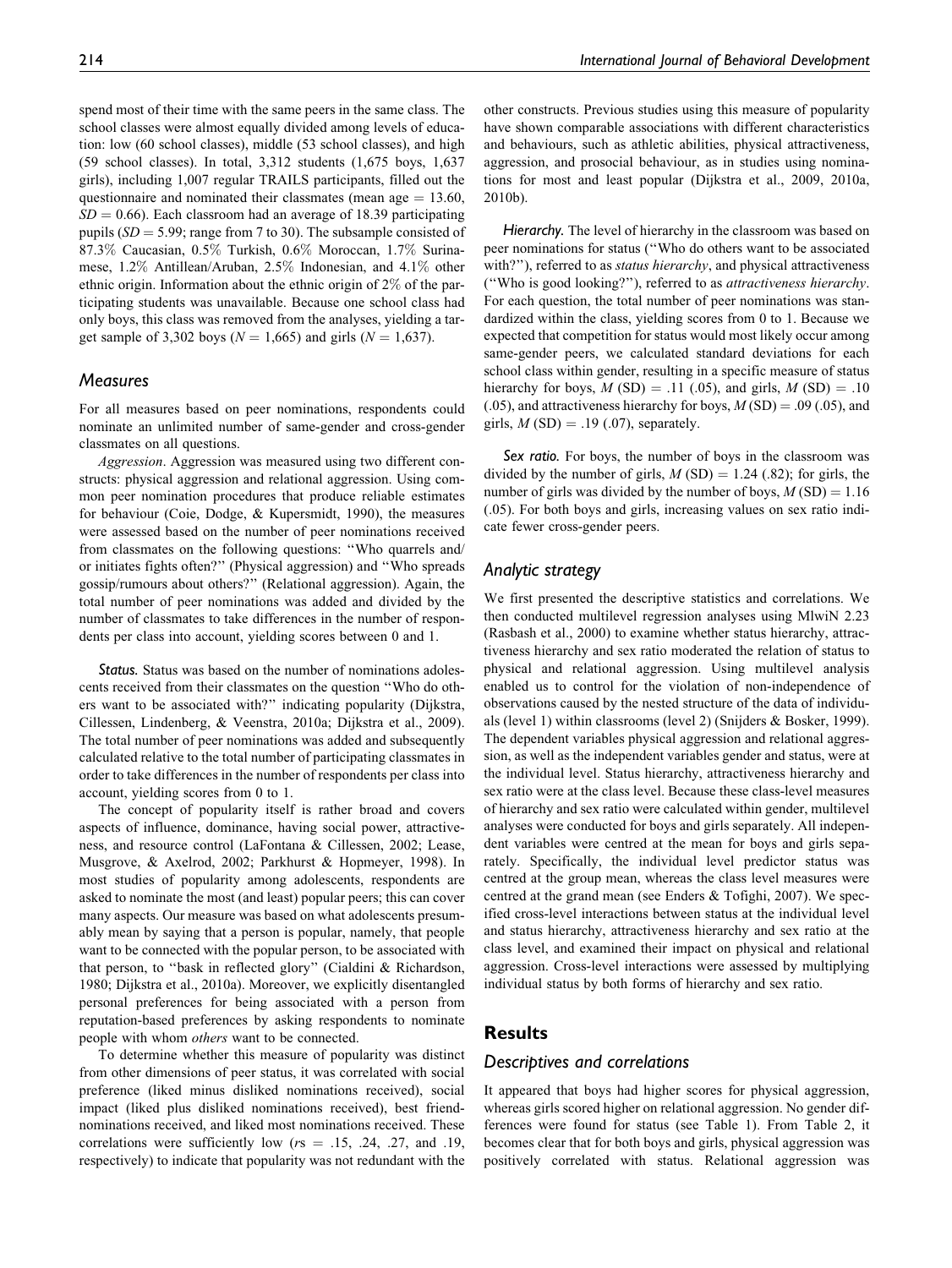Table 1. Proportion scores for boys and girls separately on all variables.

| Variables                                            |             | Mean (SD)     | Differences (t-test)       |  |  |
|------------------------------------------------------|-------------|---------------|----------------------------|--|--|
|                                                      | <b>Boys</b> | Girls         |                            |  |  |
| Individual level characteristics ( $N = 1665$ /1637) |             |               |                            |  |  |
| Physical aggression                                  | .12(.18)    | $.03$ $(.07)$ | $t(2213) = 19.75, p < .01$ |  |  |
| Relational aggression                                | .08(.09)    | .17(.15)      | $t(2273) = 19.96, p < .01$ |  |  |
| <b>Status</b>                                        | .10(.13)    | .10(.12)      | $t(3299) = 0.22, p = .83$  |  |  |

Note. Degrees of freedom adjusted for unequal variances.

Table 2. Correlations between individual characteristics by gender.

| I Physical aggression   |       | $.38*$ | $28*$ |
|-------------------------|-------|--------|-------|
| 2 Relational aggression | .38*  |        | $41*$ |
| 3 Status                | $77*$ | $35*$  |       |

Note. Boys' correlations are printed below the diagonal ( $N = 1665$ ); girls' correlations are printed above the diagonal ( $N = 1637$ );  $* p < .05$ . Italics indicate gender differences.

somewhat more strongly correlated with status for girls than for boys ( $z = 2.01$ ;  $p = .04$ ).

#### Multilevel regression analyses

Across all models, status was positively related to both physical and relational aggression for boys and girls.

#### Status hierarchy

With regard to the model with status hierarchy (see Table 3), no direct effect was found for status hierarchy on either physical aggression or relational aggression. With regard to the model with status hierarchy (see Table 3), we tested by means of the status  $\times$  status hierarchy-interaction whether the relation between status and aggression was strengthened when status hierarchy within the classroom decreased. We found that status hierarchy indeed moderated the link between status and physical and relational aggression for boys, and only for relational aggression for girls.

To further examine the interaction effects, we used one SD above and below the mean as high and low levels for the moderating variable to create two groups and calculate the corresponding simple slopes for status (Aiken & West, 1991). As can be seen, the associations between status and aggression were strongest, particularly for boys, when the status hierarchy in classrooms was smaller, that is the more adolescents had same-gender classmates of similar standing (Figures 1a–1c).

#### Attractiveness hierarchy

Attractiveness hierarchy predicted only relational aggression for girls, suggesting that more hierarchy within classrooms was associated with less relational aggression (see Table 4). Similar to status hierarchy, attractiveness hierarchy moderated the link between status and physical and relational aggression for boys, and only relational aggression for girls, as indicated by the significant status  $\times$  attractiveness hierarchy interactions. Again, status was more strongly associated with aggression when attractiveness hierarchy

#### Sex ratio

For sex ratio we tested by the status  $\times$  sex ratio interaction our hypothesis that the positive relation between status and aggression would increase when reproductive resources became scarcer (see Table 5). Sex ratio only moderated the relation between relational aggression and status for boys, showing that status was more strongly related to relational aggression when the sex ratio increased (i.e., the number of boys relative to girls) (see Figure 3).

## **Discussion**

The fact that aggression among adolescents is positively related to status in the peer group is intriguing. Because status is relative to peers and derived within the peer group, the association between aggression and status is likely to depend on the specific social context. This study was aimed at contributing to our understanding of how this relation comes about by examining the moderating role of status hierarchy, attractiveness hierarchy and sex ratio in the classroom. To this end, we started with a goal-framing theory in which individuals are seen as goal-driven. One important goal is status. But the reason why status is important is derived from an evolutionary perspective in which status is seen as beneficial for solving survival and reproduction-related problems and getting access to resources. Hence, aggression is seen as a means of resource control and of defending one's social standing in the peer group. Therefore, we examined conditions that indicate the level of competition in the peer group and the relative level of the sex ratio in the peer group.

We hypothesized that the positive link between status and aggression would be stronger when both status competition and attractiveness competition increased, reflected by smaller differences in status and physical attractiveness, that is, less hierarchy in classrooms. Our findings indeed showed that the association of status with both physical and relational aggression for boys and only with relational aggression for girls was strengthened when adolescents had same-gender classmates of similar standing. These results seem to indicate that high-status adolescents feel a greater need to use aggression to re-establish a clear status hierarchy when their position is more likely to be threatened. It could also be argued that high-status adolescents in these classes seem to fail in establishing a clear status hierarchy, urging them to be more aggressive. The fact that we did not find moderating effects for both hierarchies in the association of status with physical aggression for girls could be explained by the relatively low levels of physical aggression in girls.

It is generally assumed that being physically attractive is of more importance for females, as males are said to place more value on physical attractiveness in the intersexual selection of mating partners (Buss & Schmitt, 1993). Our results do not challenge this theory; however, the moderating effects of the variance of physical attractiveness for both boys and girls on the link between status and aggression indicate that, at least for high-status boys, the role of male physical attractiveness in the intra-sexual competition for reproductive resources may be of more importance than conventionally assumed.

Alternatively, physical attraction may be seen as a reflection of dominance, especially for boys, (Bukowski et al., 2000; Hawley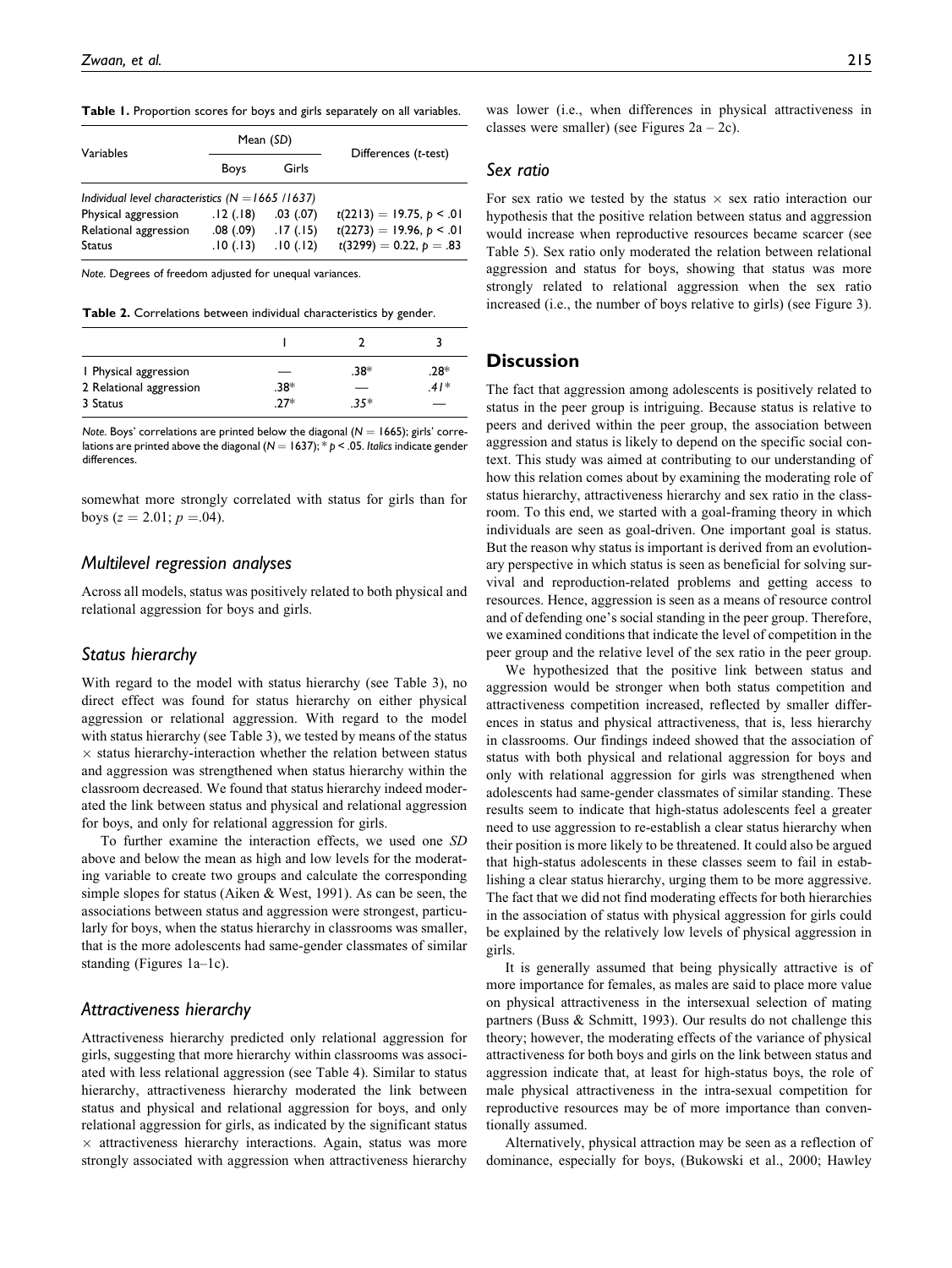|                                     | Boys                                         |     |                          |     | Girls                  |     |                          |      |
|-------------------------------------|----------------------------------------------|-----|--------------------------|-----|------------------------|-----|--------------------------|------|
|                                     | Physical<br>aggression                       |     | Relational<br>aggression |     | Physical<br>aggression |     | Relational<br>aggression |      |
|                                     | b                                            | SE  | b                        | SE  | b                      | SE  | b                        | SE   |
| Individual level                    |                                              |     |                          |     |                        |     |                          |      |
| <b>Status</b>                       | .48**                                        | .04 | א≭99                     |     | $.02$ $.14**$          | .02 | .55**                    | .04  |
| Class level                         |                                              |     |                          |     |                        |     |                          |      |
| Status hierarchy                    | .12                                          | .13 | 14                       | .08 | .06                    | .06 | .09                      | . 13 |
| Cross level<br>interaction          |                                              |     |                          |     |                        |     |                          |      |
| Status $\times$ status<br>hierarchy | $-1.72**$ 48 $-.70**$ 23 $-.16$ 24 $-.76$ 44 |     |                          |     |                        |     |                          |      |
| Deviance                            | 1243                                         |     | 3641                     |     | 4142                   |     | 2109                     |      |
| Decrease in deviance                | 13 (df2) <sup>**</sup>                       |     | 12 (df2) <sup>**</sup>   |     | 2(df2)                 |     | 3(df2)                   |      |

Table 3. Status and status hierarchy predicting physical aggression and relational aggression among boys ( $N = 1665$ ) and girls ( $N = 1637$ ) separately.

Note. \*\*  $p < 0.01$ ; \*  $p < 0.05$ ; +  $p < 0.10$ . Decrease in deviance of all models is compared with the model with only the main effect of status.





et al., 2007; Pellegrini & Bartini, 2001). Either way, our results support the claim that, at the onset of adolescence, for both boys and girls, the competition for reproductive resources is an important contextual factor for understanding the changing relation between status and aggression (Pellegrini & Long, 2003).

The results suggest that a clear hierarchy regarding status or physical attractiveness reduces the level of aggression from higher status peers. In that sense, hierarchies seem to stabilize relationships and may reduce aggression within groups (see also Savin-Williams, 1979). Our findings raise questions regarding one of the suggestions put forward as an individual explanation for the statusaggression link: namely, that the excessive use of aggressive behaviour among high-status adolescents is a response to a sense of elitism (Cillessen & Mayeux, 2004; Keltner, Gruenfeld, &



Figure 1b. Interaction between individual status and class level status hierarchy in relation to relational aggression for boys.





Anderson, 2003; Kipnis, 1972; Sandstrom & Cillessen, 2006). If this was indeed so, we would expect a stronger link in classes with a clear hierarchy rather than in classes with a more equally matched, flattened hierarchy, as shown in this study.

The results of our study also contradict those of a recent study on the status–aggression link, which showed a weaker link between aggression and popularity when classrooms were less hierarchical and more egalitarian (Garandeau et al., 2011).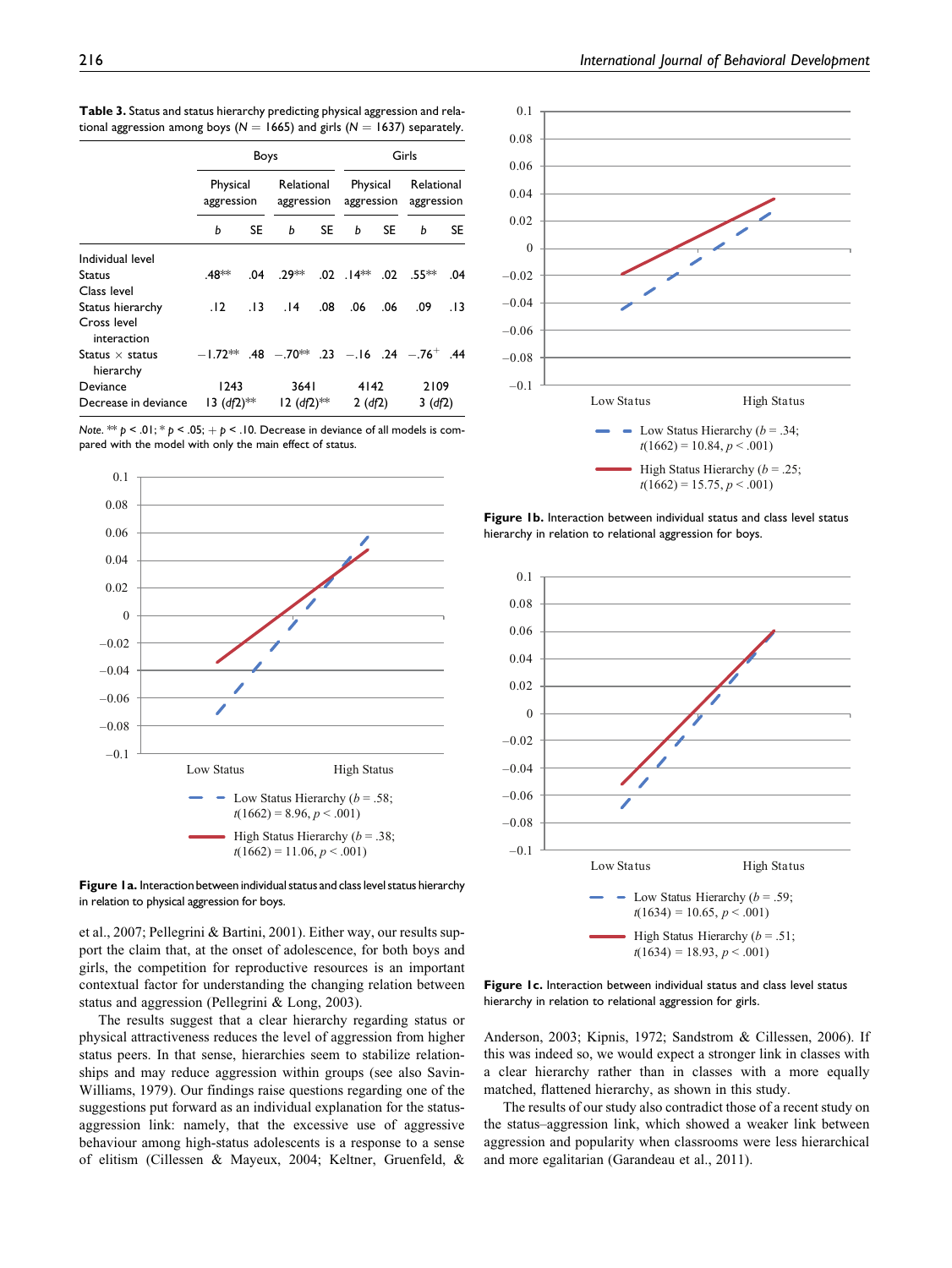Table 4. Status and attractiveness hierarchy predicting physical aggression and relational aggression among boys ( $N = 1665$ ) and girls ( $N = 1637$ ) separately.

|                                       |           | Boys                   |                    |                          |               | Girls                  |                            |                          |  |
|---------------------------------------|-----------|------------------------|--------------------|--------------------------|---------------|------------------------|----------------------------|--------------------------|--|
|                                       |           | Physical<br>aggression |                    | Relational<br>aggression |               | Physical<br>aggression |                            | Relational<br>aggression |  |
|                                       | b         | SE                     | b                  | SE.                      | b             | SE                     | b                          | SE                       |  |
| Individual level                      |           |                        |                    |                          |               |                        |                            |                          |  |
| <b>Status</b>                         | .43 **    | .04                    | $.77**$            |                          | $.02$ $.14**$ | .02                    | $.53**$                    | .03                      |  |
| Class level                           |           |                        |                    |                          |               |                        |                            |                          |  |
| <b>Attractiveness</b><br>hierarchy    | .H        | .15                    | $-.05$             |                          |               |                        | $.09 - 05 - 05 - 27$ * .10 |                          |  |
| Cross level<br>interaction            |           |                        |                    |                          |               |                        |                            |                          |  |
| Status $\times$ attract.<br>hierarchy | $-3.00**$ |                        | $.63 - 1.23**$ .30 |                          |               |                        | $-.33$ $.23$ $-.85*$ $.42$ |                          |  |
| Deviance                              |           | 1253                   |                    | 3646                     |               | 4144                   |                            | 2118                     |  |
| Decrease in<br>deviance               |           | 23 $(df2)$ **          |                    | $17 (df2)$ **            |               | 4(df2)                 |                            | 12 $(df2)$ **            |  |





Figure 2a. Interaction between individual status and class level attractiveness hierarchy in relation to physical aggression for boys.

We oppose their idea that, for adolescents, aggression aimed at low-status individuals, by itself, is a strategy that contributes to a higher status. In support of our claim, it has been shown that popular adolescents seem to get away with their aggression due to their peer-valued characteristics, such as physical attractiveness and athletic abilities, suggesting that aggression as such does not necessarily contribute to status (Dijkstra et al., 2009; Hawley, 2007; Vaillancourt & Hymel, 2006). Therefore, we argue that the visibility of low-status individuals in itself cannot explain higher general levels of aggression in the peer group. For that reason,



Figure 2b. Interaction between individual status and class level attractiveness hierarchy in relation to relational aggression for boys.



Figure 2c. Interaction between individual status and class level attractiveness hierarchy in relation to relational aggression for girls.

we started from the point of view that status reflects resource control and that the behavioural strategies for adolescent goal attainment depends on the type of resources adolescents compete for (Pellegrini & Long, 2003).

Furthermore our study differs in two important ways from the study by Garandeau et al. (2011). First, our sample was older  $(M \t{age} = 13.60)$  than that used in the study of Garandeau and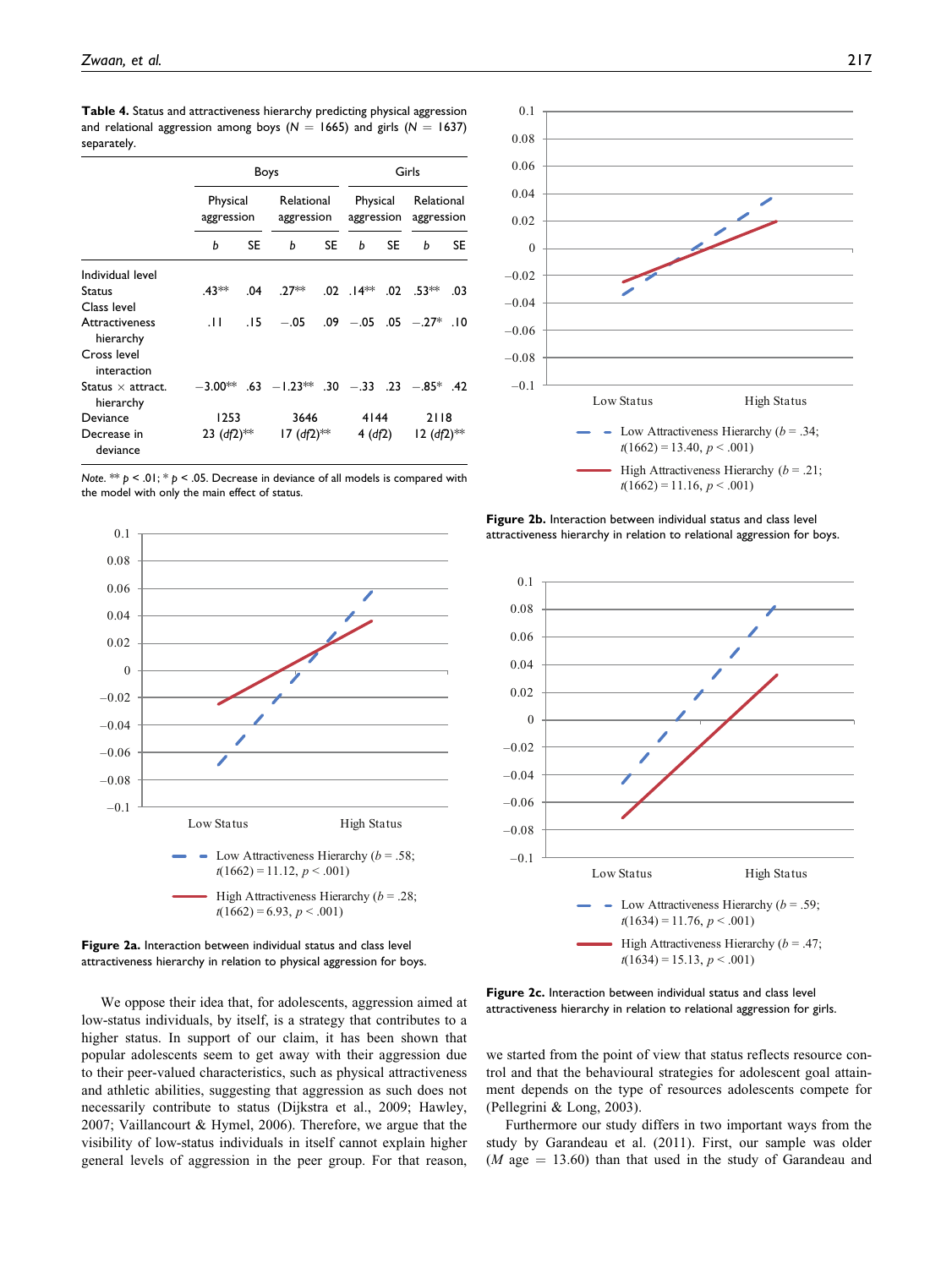|                           | Boys         |     |                                     |     | Girls                  |        |                          |        |  |
|---------------------------|--------------|-----|-------------------------------------|-----|------------------------|--------|--------------------------|--------|--|
|                           | Physical     |     | Relational<br>aggression aggression |     | Physical<br>aggression |        | Relational<br>aggression |        |  |
|                           | b            | SE  | b                                   | SE  | b                      | SE     | b                        | SE     |  |
| Individual level          |              |     |                                     |     |                        |        |                          |        |  |
| <b>Status</b>             | .38**        |     | $.03$ $.25**$                       |     | $.02$ $.13**$          |        | $.02 \t .51**$           | .03    |  |
| Class level               |              |     |                                     |     |                        |        |                          |        |  |
| Sex ratio                 | .01          | .01 | .004                                | .01 | $-.004$ .004 $-.01$    |        |                          | .01    |  |
| Cross level interaction   |              |     |                                     |     |                        |        |                          |        |  |
| Status $\times$ sex ratio | .03          | .04 | .06**                               | .02 | .003                   | .02    | $-.03$ .03               |        |  |
| Deviance                  | 1231         |     | 3637                                |     | 4141                   |        | 2109                     |        |  |
| Decrease in deviance      | $0($ d $f2)$ |     | 8 $(df2)*$                          |     |                        | I(df2) |                          | 3(df2) |  |

Table 5. Status and sex ratio predicting physical aggression and relational aggression among boys ( $N = 1665$ ) and girls ( $N = 1637$ ) separately.

Note.  $**$   $p < 0$ 1;  $*$   $p < 0$ 5. Decrease in deviance of all models is compared with the model with only the main effect of status.

colleagues (*M* age  $= 10.32$ ). As we explained in the introduction, the emergence of the competition for reproductive resources during the process of biological maturation dramatically changes the rules of the game. When initial resource attainment (e.g., attention of cross-sex peers) becomes more dependent on ability, low-status peers lose their attraction as an easy target for resource attainment and competitors find themselves looking to the top. Consequently, for those at the top, aggression may have become a defensive rather than an offensive strategy: a strategy they will obviously have to use more in groups where their dominance over others is less clear. It is important to note that, even though high-status individuals, in a way, turn from predator to prey, they are probably not the largest victims of a more strenuous competition. When general levels of aggression increase, those who are not able to defend themselves may suffer most.

A second important difference with the study of Garandeau and colleagues (2011) is that we calculated our measures of competition (status hierarchy & attractiveness hierarchy) and sex ratio among same-gender peers, as competition for status is most likely to occur among same-gender peers. Our approach logically follows from an evolutionary perspective in which status is considered to be attractive and beneficial for getting access to the opposite sex, and competition is mostly restricted to other same-gender competitors.

We also tested whether reproductive sex ratio (relative number of potential mating partners) affected the status–aggression link. We argued that the aggressive behaviour of adolescents would increase as reproductive resources became scarcer. Hence, we hypothesized that the positive relation between status and aggression would become stronger as the number of same-gender relative to cross-gender peers increases. This appeared only to be the case for relational aggression for boys.

One explanation for the absence of findings for sex ratio boils down to an important limitation of our study. We assumed the classroom to be the arena where the competition for reproduction is fought out, but contact with possible mating partners is not limited to the social context of the classroom. Nevertheless, at the onset of adolescence, the classroom is a main place where adolescents interact with members of the opposite sex. Furthermore, even though adolescents may interact with the opposite sex outside of the classroom, it is evident that their behaviour towards classmates will be affected by the reproduction-related social and physical context of the classroom. This might also explain why we did not find an



Figure 3. Interaction between individual status and sex ratio in relation to relational aggression for boys

effect of sex ratio for girls, who are generally more likely to select older partners from outside their own school class.

Another limitation of our study was the use of cross-sectional data. Because of this, we cannot yet draw conclusions concerning causality. Future research using longitudinal data is needed in this respect. Not only to examine the relation between status and aggression over time, but also to look at the interplay of individual status and aggression with classroom characteristics. For instance, a clear status hierarchy might emerge when popular adolescents use aggression in initially ''egalitarian'' classrooms.

Another limitation is that the mean age of the respondents in our dataset is right around the time children become adolescents (*M* age  $= 13.60$ ). We assumed that reproduction-related goals would start to play a role at the onset of adolescence. However, the process of pubertal maturation does not happen overnight, and not everybody matures at the same time or speed (Steinberg, 1987; Steinberg & Silverberg, 1986; Udry, 1988). Consequently, we can expect that, at the time our data were collected, the importance of reproduction-related goals for some of the adolescents in our dataset was still limited, and that for most, reproduction-related goals had not yet reached their peak in terms of importance. If our theory is correct, then we can expect stronger effects when our hypotheses are tested among older adolescents.

In research on peer relations, hierarchy is defined by using the standard deviation. Despite the appeal of this approach, a limitation is that such a measure is less informative about the structure of the hierarchy. For instance, in egalitarian classrooms two high status adolescents might be involved in harsh competition with each other, which is not adequately addressed by this approach. It goes beyond the scope of this study, but how structural hierarchical features of the context should adequately be measured should be studied in future research.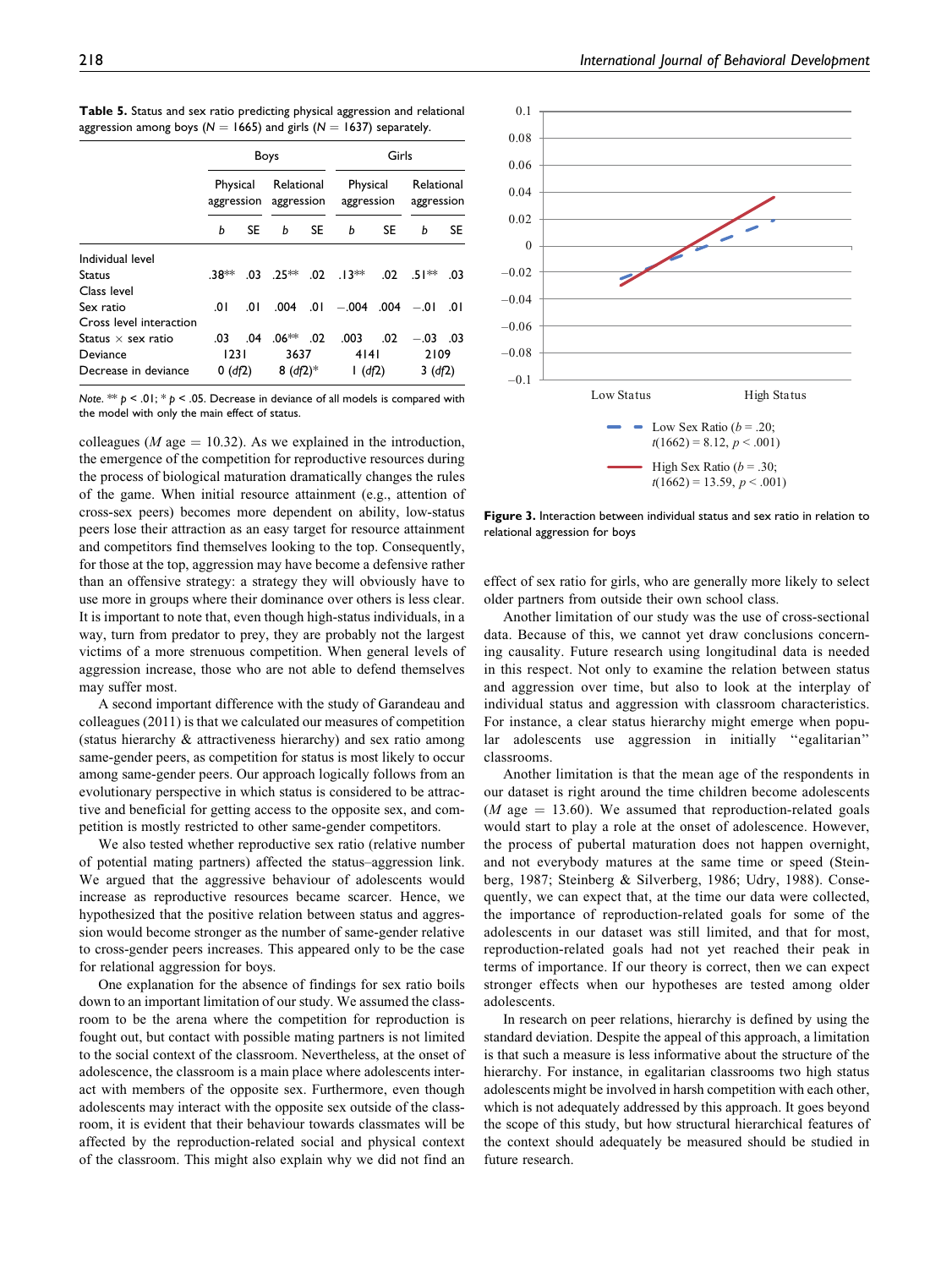Although both forms of aggression were derived from singleitem indicators, these measures were based on information from all peers, which yields reliable estimates of behaviors (Coie et al., 1990). Unfortunately, no information was available about the direction of aggression: in other words, who was aggressive to whom. In our study, aggression was based on reputation rather than on own experience. To further untangle the aggression-status link, future research might profit from gaining information about aggression on the dyadic level. In addition, we were unable to distinguish between proactive and reactive aggression. In terms of Hawley's rule of thumb (1999), "assert when you can prevail and yield when you cannot,'' the chances of prevailing for low-status adolescents may depend on the reluctance of the ''leaders'' of the group to allow aggression aimed at others without repercussion. This suggests that aggressive behaviour coming from high-status adolescents is a lot more proactive than reactive. Rather than ''combat the resentment directed towards them from lower status peers'' (Mayeux et al., 2008; 51), high-status adolescents may proactively take out the competition, controlling their peers' assertive/aggressive behaviour with punishment in the form of direct, physical aggression or through relational aggression (Adler & Adler, 1996).

Despite the limitations, the current findings show in an innovative manner under what conditions status and aggression are more or less likely to be associated in a large sample of adolescent boys and girls. Status is more strongly related to aggression in the social context of adolescents' classrooms when status competition, attractiveness competition, and sex ratio (for boys) are higher; this underlies the usefulness of an evolutionary approach to gain a better understanding of adolescents' aggressive behaviour in the peer context.

#### Acknowledgements

This research is part of the TRacking Adolescents' Individual Lives Survey (TRAILS). Participating centers of TRAILS include various departments of the University Medical Center and University of Groningen, the Erasmus University Medical Centre Rotterdam, Utrecht University, the Radboud Medical Centre Nijmegen, and the Parnassia Bavo group, all in the Netherlands. We would like to thank the preventive child healthcare services in Drenthe, Friesland and Groningen for their permission to retrieve the PCH files from their archives. We are grateful to all the adolescents, their parents and teachers, who participated in this research, and to everyone who worked on this project and made it possible.

#### Funding

TRAILS has been financially supported by various grants from the Netherlands Organisation for Scientific Research NWO (Medical Research Council program grant GB-MW 940-38-011; ZonMW Brainpower grant 100-001-004; ZonMw Risk Behavior and Dependence grants 60-60600-98-018 and 60-60600-97-118; ZonMw Culture and Health grant 261-98-710; Social Sciences Council medium-sized investment grants GB-MaGW 480-01-006 and GB-MaGW 480-07-001; Social Sciences Council project grants GB-MaGW 457-03-018, GB-MaGW 452-04-314, and GB-MaGW 452-06-004; NWO large-sized investment grant 175.010.2003.005); the Sophia Foundation for Medical Research (Projects 301 and 393), the Dutch Ministry of Justice (WODC), the European Science Foundation (EuroSTRESS project FP-006), and the participating universities. Part of this research was funded by NWO Vernieuwingsimpuls (VENI) Project number 451-10-012 awarded to Jan Kornelis

Dijkstra (2010). Special thanks to Siegwart Lindenberg for his helpful comments and suggestions on the manuscript.

#### **References**

- Adler, P. A., & Adler, P. (1996). Preadolescent clique stratification and the hierarchy of identity. Sociological Inquiry, 66, 111–142. doi: 10. 1111/j.1475-682X.1996.tb00213.x
- Aiken, L. S., & West, S. G. (1991). Multiple regression: Testing and interpreting interactions. Thousand Oaks, CA: Sage Publications.
- Alexander, R. D. (1979). Darwin and human affairs. Seattle: University of Washington Press.
- Allen, J. P., Weissberg, R. P., & Hawkins, J. A. (1989). The relation between values and social competence in early adolescence. Developmental Psychology, 25, 458–464. doi: 10.1037/0012-1649.25.3.458
- Archer, J. (1992). Mating tactics are complex and involve females too. Behavioral and Brain Sciences, 15, 379–380.
- Bernstein, I. S. (1980). Dominance: A theoretical perspective for ethologists. In D. R. Omark, F. F. Strayer & D. G. Freedman (Eds.), Dominance relations: An ethological view of human conflict and social interaction (pp. 71–84). New York, NY: Garland.
- Berry, D. S. (2000). Attractiveness, attraction, and sexual selection: Evolutionary perspectives on the form and function of physical attractiveness (Vol. 32). San Diego, CA: Academic Press.
- Brewer, M. B., & Caporael, L. R. (1990). Selfish genes vs. selfish people. Sociobiology as origin myth. Motivation and Emotion, 14, 237–243. doi: 10.1007/BF00996182
- Bukowski, W. M., Sippola, L. K., & Newcomb, A. F. (2000). Variations in patterns of attraction to same- and other-sex peers during early adolescence. Developmental Psychology, 36, 147–154. doi: 10. 1037//0012-1649.36.2.147
- Buss, D. M. (1989). Sex-differences in human mate preferences. Evolutionary hypothesis tested in 37 cultures. Behavioral and Brain Sciences, 12, 1–14.
- Buss, D. M., & Barnes, M. (1986). Preferences in human mate selection. Journal of Personality and Social Psychology, 50, 559–570. doi: 10.1037//0022-3514.50.3.559
- Buss, D. M., & Schmitt, D. P. (1993). Sexual strategies theory. An evolutionary perspective on human mating. Psychological Review, 100, 204–232. doi: 10.1037/0033-295X.100.2.204
- Card, N. A., Stucky, B. D., Sawalani, G. M., & Little, T. D. (2008). Direct and indirect aggression during childhood and adolescence: A meta-analytic review of gender differences, intercorrelations, and relations to maladjustment. Child Development, 79, 1185–1229. doi: 10.1111/j.1467-8624.2008.01184.x
- Cialdini, R. B., & Richardson, K. D. (1980). Two indirect tactics of image management: Basking and blasting. Journal of Personality and Social Psychology, 39, 406–415. doi: 10.1037//0022-3514.39.3.406
- Cillessen, A. H. N., & Mayeux, L. (2004). From censure to reinforcement: Developmental changes in the association between aggression and social status. Child Development, 75, 147–163. doi: 10. 1111/j.1467-8624.2004.00660.x
- Cillessen, A. H. N., & Rose, A. J. (2005). Understanding popularity in the peer system. Current Directions in Psychological Science, 14, 102–105. doi: 10.1111/j.0963-7214.2005.00343.x
- Coie, J. D., Dodge, K. A., & Kupersmidt, J. D. (1990). Peer group behavior and social status. In S. R. Asher & J. D. Coie (Eds.), Peer rejection in childhood (pp. 17–59). New York, NY: Cambridge University Press.
- Collins,W. A., & Sroufe, L. A. (1999). Capacity for intimate relationships. A developmental construction. In W. Furman, B. B. Brown & C.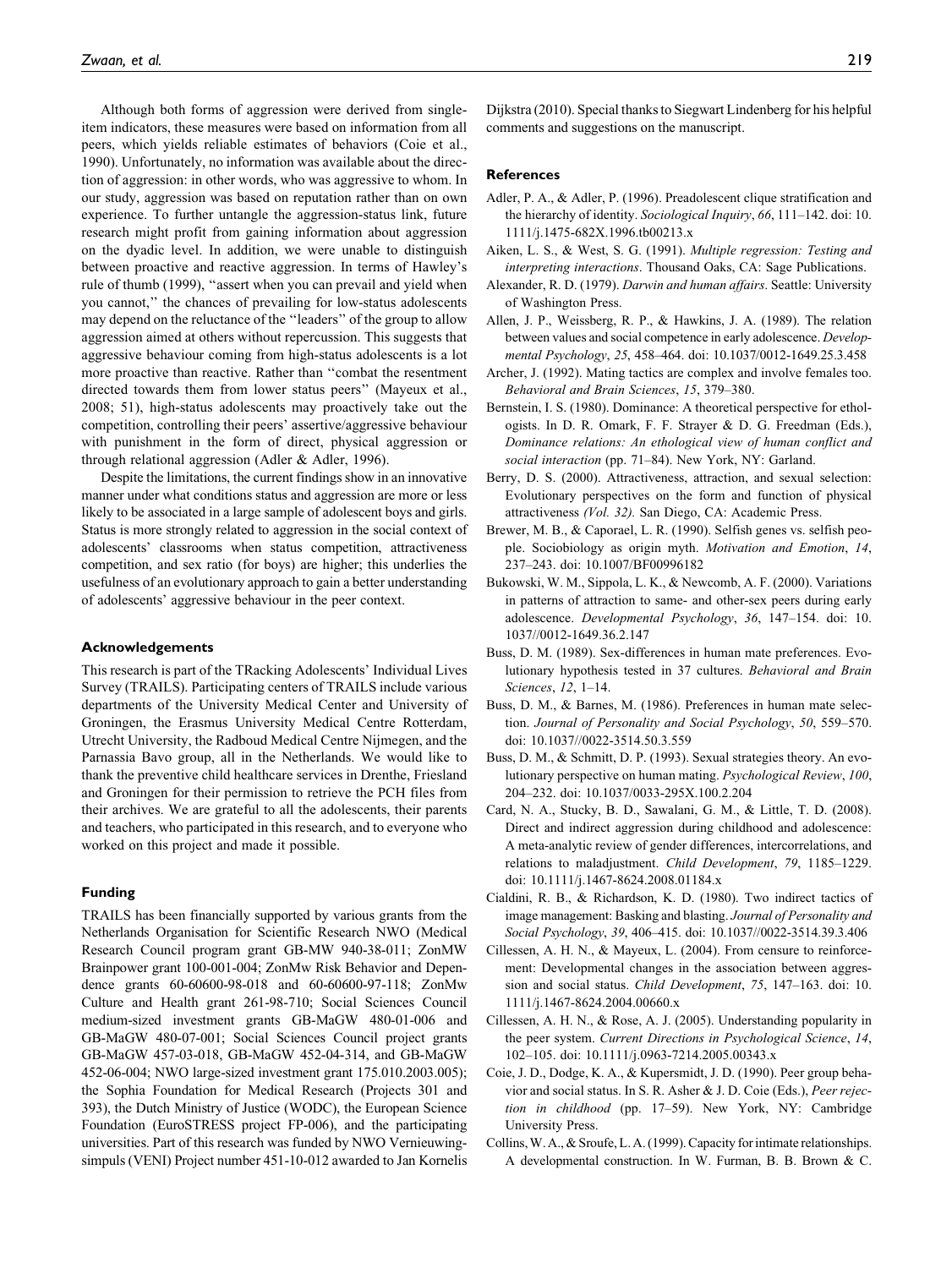Feiring (Eds.), The development of romantic relationships in adolescence (pp. 125–147). New York, NY: Cambridge University Press.

- Cosmides, L., & Tooby, J. (1987). From evolution to behavior: Evolutionary psychology as the missing link. In J. Dupre (Ed.), The latest on the best: Essays on evolution and optimality. (pp. 276–306). Cambridge, MA: MIT Press.
- De Winter, A. F., Oldehinkel, A. J., Veenstra, R., Brunnekreef, J. A., Verhulst, F. C., & Ormel, J. (2005). Evaluation of non-response bias in mental health determinants and outcomes in a large sample of pre-adolescents. European Journal of Epidemiology, 20, 173–181. doi: 10.1007/s10654-004-4948-6
- Dijkstra, J. K., Cillessen, A. H. N., Lindenberg, S., & Veenstra, R. (2010a). Basking in reflected glory and its limits. Why adolescents hang out with popular peers. Journal of Research on Adolescence, 20, 942–958. doi: 10.1111/j.1532-7795.2010.00671.x
- Dijkstra, J. K., Cillessen, A. H. N., Lindenberg, S., & Veenstra, R. (2010b). Same-gender and cross-gender likeability: Associations with popularity and status enhancement. The TRAILS study. Journal of Early Adolescence, 30, 773–802. doi: 10.1177/ 0272431609350926
- Dijkstra, J. K., Lindenberg, S., Verhulst, F. C., Ormel, J., & Veenstra, R. (2009). The relation between popularity and aggressive, destructive, and normbreaking behaviors: Moderating effects of athletic abilities, physical attractiveness, and prosociality. Journal of Research on Adolescence, 19, 401–413. doi:10.1111/j.1532-7795.2009.00594.x
- Enders, C.K., & Tofighi, D. (2007). Centering predictor variables in cross-sectional multilevel models: A new look at an old issue. Psychological Methods, 12, 121–138. doi: 10.1037/1082-989X.12. 2.121
- Garandeau, C. F., Ahn, H. J., & Rodkin, P. C. (2011). The social status of aggressive students across contexts: The role of classroom status hierarchy, academic achievement, and grade. Developmental Psychology, 47, 1699–1710. doi: 10.1037/a0025271
- Guttentag, M., & Secord, P. F. (1983). Too many women: The sex ratio question. Beverly Hills, CA: Sage Publications.
- Hand, J. L. (1986). Resolution of social conflicts. Dominance, egalitarianism, spheres of dominance, and game-theory. Quarterly Review of Biology, 61, 201–220. doi: 10.1086/414899
- Hawley, P. H. (1999). The ontogenesis of social dominance: A strategy-based evolutionary perspective. Developmental Review, 19, 97–132. doi: 10.1006/drev.1998.0470
- Hawley, P. H. (2007). Social dominance in childhood and adolescence: Why social competence and aggression may go hand in hand. In P. H. Hawley, T. D. Little & P. C. Rodkin (Eds.), Aggression and adaptation: The bright side to bad behavior (pp. 1–30). Mahwah, NJ: Lawrence Erlbaum Associates.
- Hawley, P. H., Little, T. D., & Card, N. A. (2007). The allure of a mean friend: Relationship quality and processes of aggressive adolescents with prosocial skills. International Journal of Behavioral Development, 31, 170–180. doi: 10.1177/0165025407074630
- Hawley, P. H., Little, T. D., & Card, N. A. (2008). The myth of the alpha male: A new look at dominance-related beliefs and behaviors among adolescent males and females. International Journal of Behavioral Development, 32, 76–88. doi: 10.1177/0165025407084054
- Hawley, P. H., & Vaughn, B. E. (2003). Aggression and adaptive functioning: The bright side to bad behavior. Merrill-Palmer Quarterly, 49, 239–242. doi: 10.1353/mpq.2003.0012
- Hinde, R. A., & Stevenson-Hinde, J. (1976). Towards understanding relationships: Dynamic stability. In P. P. G. Bateson & R. A. Hinde (Eds.), Growing points in ethology (pp. 451–480). Cambridge, UK: Cambridge University Press.
- Keltner, D., Gruenfeld, D. H., & Anderson, C. (2003). Power, approach, and inhibition. Psychological Review, 110, 265–284. doi: 10.1037/ 0033-295X.110.2.265
- Kipnis, D. (1972). Does power corrupt? Journal of Personality and Social Psychology, 24, 33–41. doi: 10.1037/h0033390
- LaFontana, K. A., & Cillessen, A. H. N. (2002). Children's perceptions of popular and unpopular peers: A multimethod assessment. Developmental Psychology, 38, 635–647. doi: 10.1037// 0012-1649.38.5.635
- Lease, A. M., Kennedy, C. A., & Axelrod, J. L. (2002). Children's social constructions of popularity. Social Development, 11, 87–109. doi: 10.1111/1467-9507.00188
- Lease, A. M., Musgrove, K. T., & Axelrod, J. L. (2002). Dimensions of social status in preadolescent peer groups: Likability, perceived popularity, and social dominance. Social Development, 11, 508–533. doi: 10.1111/1467-9507.00213
- Lindenberg, S. (2001). Social rationality versus rational egoism. In J. Turner (Ed.), Handbook of sociological theory (pp. 635–668). New York, NY: Kluwer Academic/Plenum.
- Lindenberg, S. (2006). Prosocial behavior, solidarity, and framing processes. In D. Fetchenhauer, A. Flache, A. P. Buunk & S. Lindenberg (Eds.), Solidarity and prosocial behavior: Anintegration of sociological and psychological perspectives (pp. 23–44). New York, NY: Springer.
- Lindenberg, S. (2008). Social rationality, semi-modularity and goal-framing: What is it all about? Analyse & Kritik, 30, 669–687.
- Lynn, M., & Bogert, P. (1996). The effect of scarcity on anticipated price appreciation. Journal of Applied Social Psychology, 26, 1978–1984. doi: 10.1111/j.1559-1816.1996.tb01783.x
- Maccoby, E. E. (1998). The two sexes: Growing up apart, coming together. Cambridge, MA: Harvard University Press.
- Mayeux, L., Sandstrom, M. J., & Cillessen, A. H. N. (2008). Is being popular a risky proposition? Journal of Research on Adolescence, 18, 49–74. doi: 10.1111/j.1532-7795.2008.00550.x
- Mcginnis, R. (1958). Campus values in mate selection. A repeat study. Social Forces, 36, 368–373. doi: 10.2307/2573978
- Merten, D. E. (1997). The meaning of meanness: Popularity, competition, and conflict among junior high school girls. Sociology of Education, 70, 175–191. doi: 10.2307/2673207
- Meschke, L. L., Zweig, J. M., Barber, B. L., & Eccles, J. S. (2000). Demographic, biological, psychological, and social predictors of the timing of first intercourse. Journal of Research on Adolescence, 10, 315–338. doi: 10.1207/SJRA1003\_5
- Mithin, S. (1996). The prehistory of the mind: A search for the origins of art, religion and science. London, UK: Thames & Hudson.
- Moffitt, T. E. (1993). Adolescence-limited and life-course-persistent antisocial behavior: A developmental taxonomy. Psychological Review, 100, 674–701. doi: 10.1037/0033-295X.100.4.674
- Ormel, J., Lindenberg, S., Steverink, N., & Vonkorff, M. (1997). Quality of life and social production functions: A framework for understanding health effects. Social Science & Medicine, 45, 1051–1063. doi: 10.1016/S0277-9536(97)00032-4
- Parkhurst, J. T., & Hopmeyer, A. (1998). Sociometric popularity and peer-perceived popularity: Two distinct dimensions of peer status. Journal of Early Adolescence, 18, 125–144. doi: 10.1177/ 0272431698018002001
- Pellegrini, A. D., & Long, J. D. (2003). A sexual selection theory longitudinal analysis of sexual segregation and integration in early adolescence. Journal of Experimental Child Psychology, 85, 257–278. doi: 10.1016/S0022-0965(03)00060-2
- Pellegrini, A. D., & Bartini, M. (2001). Dominance in early adolescent boys: Affiliative and aggressive dimensions and possible functions.